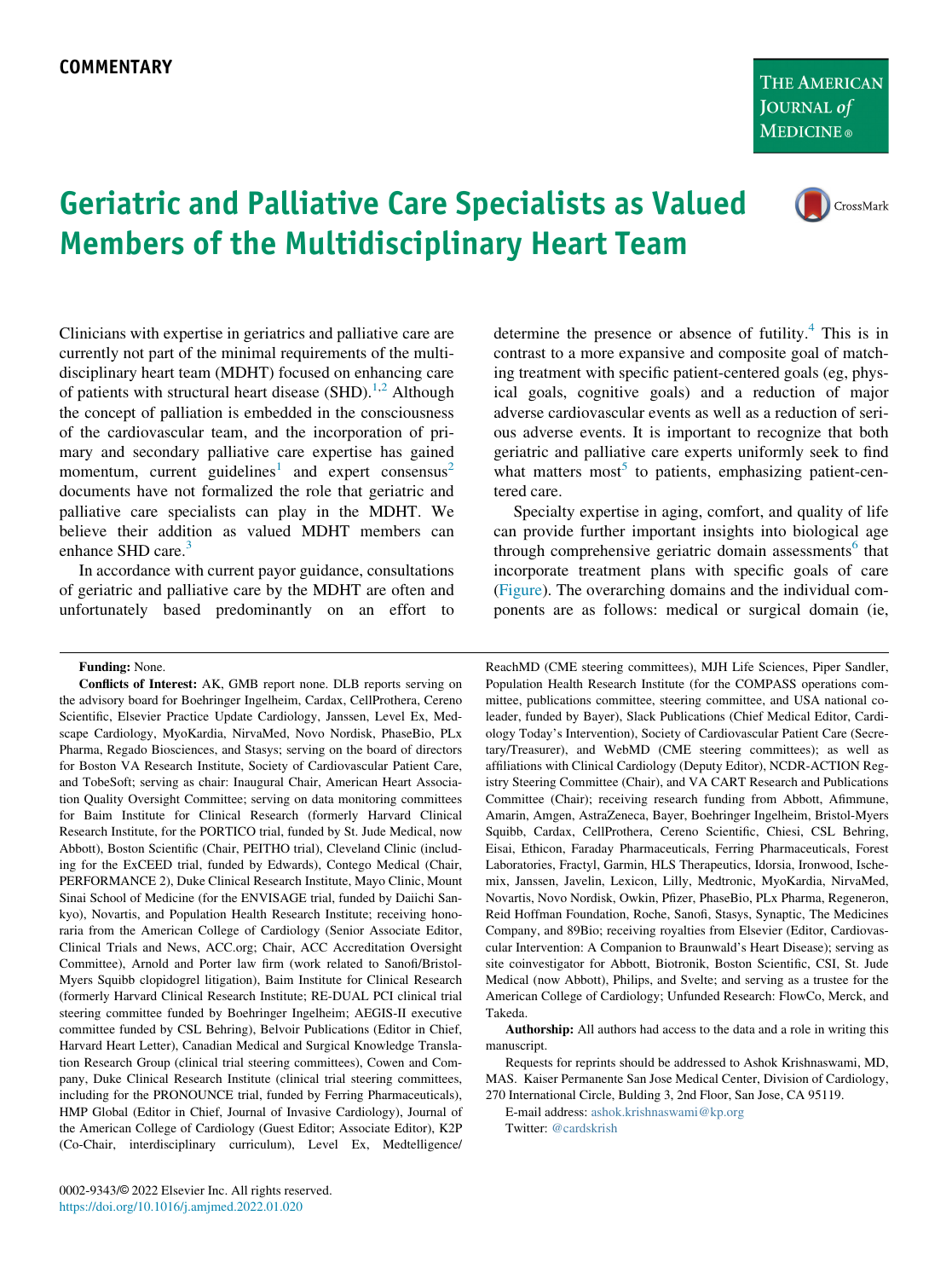<span id="page-1-0"></span>

Figure Geriatrics and Palliative Care Specialists as Valued members of the Multidisciplinary Heart Team in the Care of Older Adults with Structural Heart Disease. Cardiovascular team members include cardiologists, cardiothoracic surgeons, registered nurses, advanced care providers, and pharmacists. Geriatrics specialists include those who have formal training in geriatrics and cardiovascular diseases or have geriatric cardiology clinical or research expertise based on geriatrics precepts. Specialty palliative care includes those who have formal training or expertise in palliative care in addition to other training (eg, internal medicine, family medicine, geriatrics, cardiology, pulmonology, nephrology).

assessments of SHD and overall cardiovascular specific care, polypharmacy, deprescribing, multimorbidity, nutrition), cognitive domain (ie, assessments of mild cognitive impairment, dementia, delirium, depression), physical domain (ie, assessments of vision, hearing, frailty, balance, fall risk, function including activities of daily living, instrumental activities of daily living, and higher physical functioning activities such as Nagi and Rosow-Breslau), and social domain (ie, assessments of home, socialization, financial support). An important final domain is a goals-ofcare discussion that should incorporate both SHD-specific and overarching goal<sup>[3](#page-2-2)</sup> data while accounting for individual thresholds of treatment burden. Discovering the presence or lack of geriatric conditions may alter the perception of an individual's biologic age, resulting in the possibility of a change in the health care management plan.

Aging specialists can augment shared decision-making processes by incorporating statistical concepts from key clinical trials that are not routinely considered.<sup>[7](#page-2-6)</sup> Unlike the concept of absolute risk, number needed to treat or harm, or hazard ratio, restricted mean survival time (RMST), days alive and out of hospital (DAOH), time to benefit (TTB) and time to harm (TTH) are considered patient-centric statistical tools. Because there are no specific examples of

these statistical concepts in SHD to our knowledge, we use examples from other cardiovascular illness states.

RMST incorporates the concept of added days free from an outcome over a predefined period of time, allowing clinicians with aging expertise to incorporate such studies into their clinical judgment. For example, an implantable cardioverter defibrillator in the Sudden Cardiac Death in Heart Failure trial prolonged survival from 49.1 months to 51.4 months. This was an additional  $+2.29$  months (95% confi-dence interval CI: 0.59-3.9[8](#page-2-7),  $P = .01$ ) over 5 years.<sup>8</sup>

DAOH has recently reaped substantial attention as an important patient-centered outcome. In its comprehensive application, it addresses days alive, incidence of hospital readmissions, and the freedom from admission to an acute care, long-term care, or skilled nursing facility. It could be considered a cardiovascular disease-agnostic quality metric in older adults. In the Effect of Sotagliflozin on Cardiovascular Events in Patients with Type 2 Diabetes Post Worsening Heart Failure trial, the sotagliflozin group had a 3% higher DAOH than the placebo group [rate ratio, 1.03, 95% confidence interval: 1.00-1.06,  $P = .027$ ].

TTB and TTH are important concepts in older adults because some interventions with a shorter TTH and prolonged TTB may unmask individuals with decreased life expectancy to harm with lower probability of remaining alive to experience the benefits. For example, in the Systolic Blood Pressure Intervention Trial, the TTB with intensive blood pressure treatment was 1-year, whereas the TTH was 3 months.<sup>[10](#page-2-9)</sup> Therefore, individuals with life expectancy of <1 year may not benefit from intensive blood pressure treatment. In addition, failure to account for the competing risk of mortality in older adults can result in inappropriately overestimating the probability of occurrence of an event.

Palliative care specialists are increasingly asked to help with conversations about goals of care, as well as aid in improving symptoms and quality of life. Eliciting goals of care often requires heightened prognostic awareness in patients and caregivers. The "palliative" should not imply an approach to care for patients with SHD that is either "interventional" or "medical" because it can be both. It may also include other approaches such as spiritual care. Not only can experts in palliative care and geriatrics offer guidance to improve function, symptoms, and quality of life among patients with severe SHD, but they can also provide valuable input on decision-making in patients with complex serious illness. The success with increasing use of palliative care among patients with heart failure should now be translated to patients with SHD. $<sup>11</sup>$  $<sup>11</sup>$  $<sup>11</sup>$ </sup>

The current insufficient geriatric and palliative care workforce further underscores the need to incorporate geriatric and palliative care precepts in novel manners. Geriatrician demand is expected to increase by 45% by 2025 with a projected shortage of 30,000 geriatricians. Integrating comprehensive geriatric assessments using technology (eg, clinical decision support tools) and possible role expansion of current MDHT members will need to be considered. Advance practice providers such as nurse practitioners and